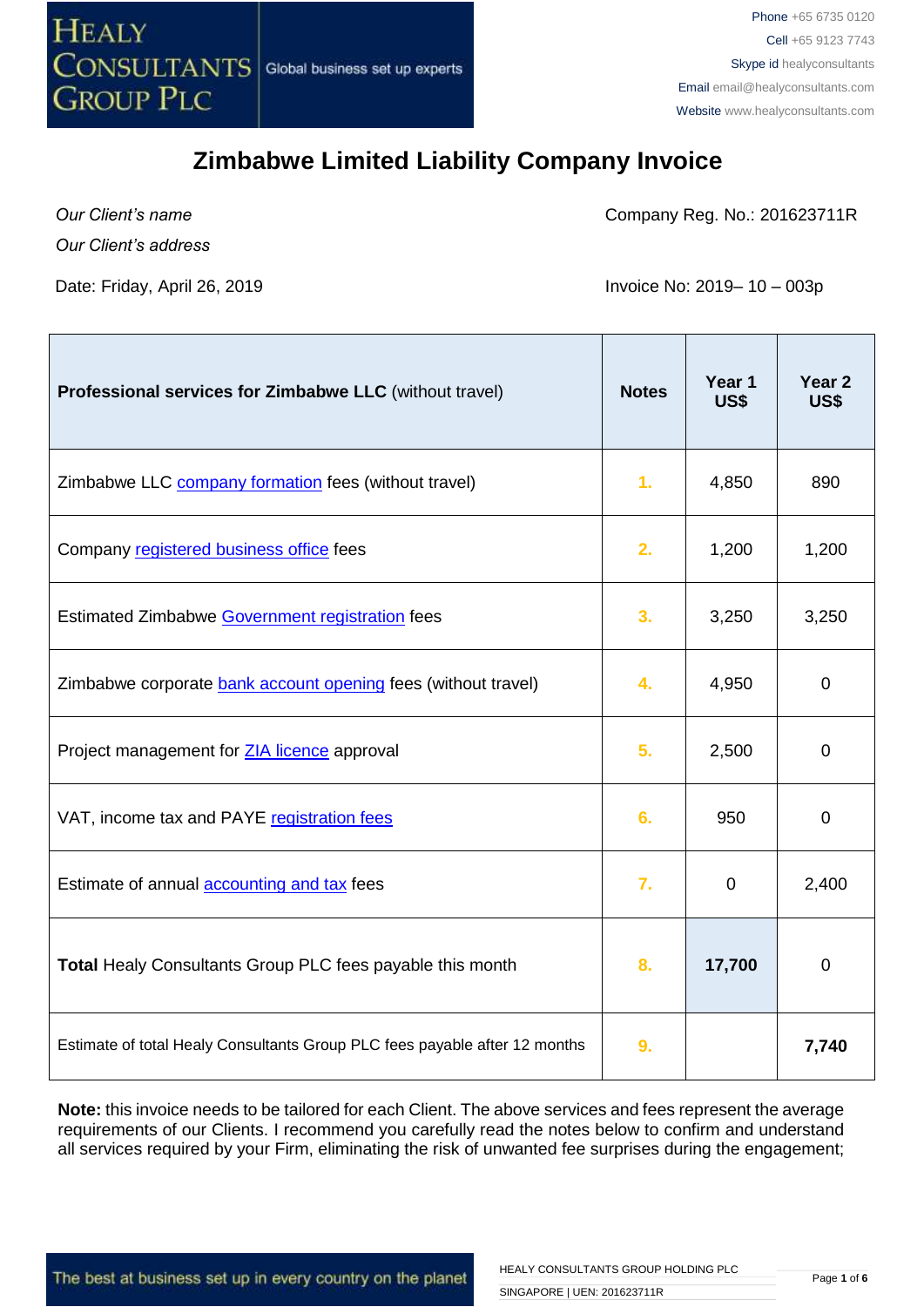

#### *Notes to invoice above*

**1.** Healy Consultants Group PLC fees to efficiently and effectively complete Zimbabwe company registration within [three weeks,](http://www.healyconsultants.com/zimbabwe-company-registration/fees-timelines/#timelines) by **i)** choosing the optimum regulatory license for our Client's business activities; **ii)** reserving a company name with [Registrar of Companies;](http://www.rg.gov.zw/) **iii)** settling our accountant and lawyer fees and **iv)** preparing a high quality company incorporation application for the Government;

All [engagement fees](http://www.healyconsultants.com/company-registration-fees/) (click link) are agreed and paid up front and agree to the fees published on our country web pages. Consequently, there are no hidden fees, surprises or ambushes throughout the engagement. All engagement deadlines are agreed up front in the form of a [detailed project plan,](http://www.healyconsultants.com/index-important-links/example-project-plan/) mapping out [deliverables](http://www.healyconsultants.com/deliverables-to-our-clients/) by week throughout the engagement term;



Every week during the engagement, Healy Consultants Group PLC will email our Client a detailed status [update.](http://www.healyconsultants.com/index-important-links/weekly-engagement-status-email/) Our Client is immediately informed of engagement problems together with solutions. Your dedicated engagement manager is reachable by phone, Skype, live chat and email and will communicate in your preferred language;

- **2.** In accordance with Zimbabwe [Companies Act,](http://www.parlzim.gov.zw/attachments/article/110/COMPANIES_ACT_24_03.pdf) an LLC shall as from the date of its incorporation have a legal registered office in Zimbabwe, to which all official government communications and notices may be addressed. To comply with this statutory requirement, Healy Consultants' Zimbabwe office will be the registered office address for your company. Thereafter, this address will be used to receive Government correspondence including **i)** annual and quarterly tax returns; **ii)** bank statements and **iii)** employee payroll tax and pension correspondence. Most of our Clients wish to place Healy Consultants Zimbabwe office [address \(click link\)](http://www.healyconsultants.com/virtual-office/) on invoices, contracts, websites and business cards;
- **3.** This fee is an estimate of Government costs payable during your Firm's engagement. All Government fee payments will be supported by original receipts and invoices. Examples of Government costs include **i)** reserving the company name with the Chief Registrar of Companies; **ii)** filing the M&AA with the [Registrar](http://www.rg.gov.zw/)  [of Companies;](http://www.rg.gov.zw/) **iii)** registering with the tax authorities for income tax, VAT and PAYE; **iv)** submitting a business license application to the [Zimbabwean Investment Authority;](http://www.investzim.com/) **v)** submitting an application for a municipal license and **vi)** the Zimbabwe Investment Authority's licence grant fee. Following engagement completion, Healy Consultants Group PLC will refund our Client any excess of funds received over actual Government costs paid;
- **4.** Healy Consultants Group PLC will be pleased to open a Zimbabwe corporate bank account without travel. It is a time consuming task, Healy Consultants Group PLC will shelter our Client from the administrative challenges. As you can appreciate, it is a difficult task to obtain bank account approval through a newly formed company, when shareholders and directors and bank signatories reside overseas. Depending on our Client business and nationality, there is a 20% probability the banks will request a bank signatory to travel for a one-hour bank interview. Healy Consultants Group PLC will try its best to negotiate with the bank for a travel exemption. If our Client must travel to Zimbabwe for corporate bank account opening, Healy Consultants Group PLC will refund our Client US\$950;

If our Client is not comfortable with only a Zimbabwe corporate bank account, Healy Consultants Group PLC will be pleased to open [an international corporate bank account](http://www.healyconsultants.com/international-banking/) (click link) outside of Zimbabwe. Examples include New York, Germany, Liechtenstein, Austria, Bulgaria, South Africa, Australia, London, South America or Dubai.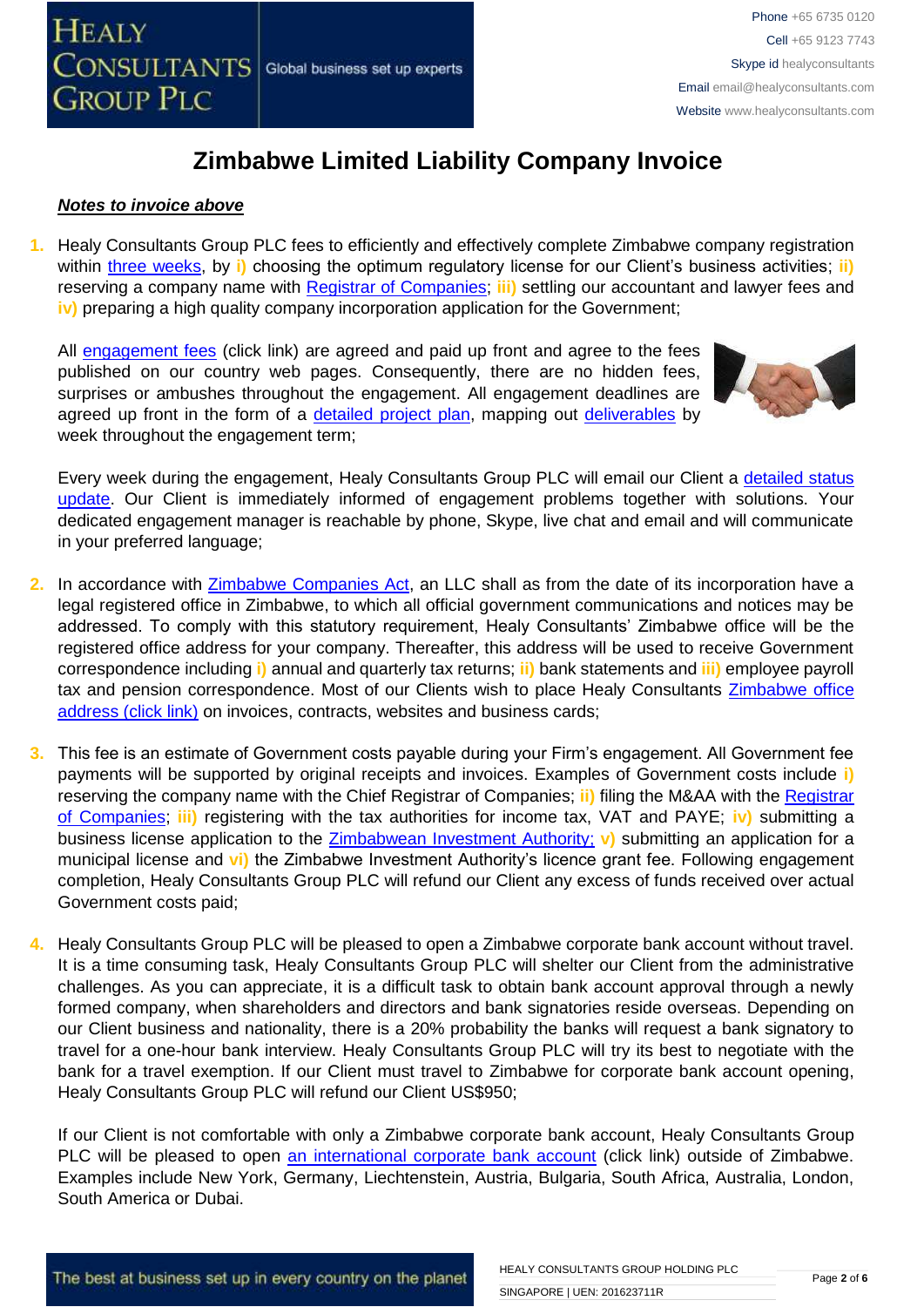All banks will be top tier banks in these countries with excellent internet banking services. Example of our global banking partners include HSBC, Standard Chartered Bank, Citibank, Barclays, Standard bank, ANZ bank, Stanbic bank, UBS, Credit Suisse;

Healy Consultants Group PLC will prepare a business plan for the bank to optimize the probability of corporate bank account approval. However, the banks enjoy ultimate power of approval of corporate bank account applications. Consequently, guaranteed success is outside of Healy Consultants Group PLC's control. What is inside our control is the preparation and submission of a high-quality bank application that maximizes the likelihood of approval. To date, we enjoy a 100% approval record because of [our global](http://www.healyconsultants.com/international-banking/corporate-accounts/)  [banking relationships](http://www.healyconsultants.com/international-banking/corporate-accounts/) and determination;







Global banks continue to tighten corporate bank account opening procedures, their internal compliance departments completing more thorough due diligence of Clients. Consequently, our Clients should expect the bank account approval period to take up at least 4 weeks. Furthermore, global banks now require evidence of proof of business in the country where the corporate bank account will be, including sales contracts or lease agreement;

- **5.** Th[e Zimbabwean Investment Authority](http://www.investzim.com/) requires all foreign-owned businesses to gain an investment licence following incorporation. This is Healy Consultants' fee to project manage the ZIA licensing process, which is in addition to the fees charged by the government (included in the "Government Fees" above). This fee is exclusive of any secondary licences required for our Client's specific business activities;
- **6.** In accordance with Zimbabwe law, each entity must register for corporate tax, VAT and PAYE at the [Zimbabwe Revenue Authority;](http://www.zimra.co.zw/index.php?option=com_content&view=article&id=73&Itemid=72)
- **7.** For an active trading company, thes[e accounting and tax](http://www.healyconsultants.com/accounting-and-tax/) fees are an estimate of Healy Consultants Group PLC fees to efficiently and effectively discharge your annual company accounting and tax obligations. Following receipt of a set of draft accounting numbers from your company, Healy Consultants Group PLC will more accurately advise accounting and tax fees. For a dormant company, Healy Consultants Group PLC fees are only US\$950;
- 8. All fees quoted in this invoice correspond to fees quoted [on Healy Consultants](http://www.healyconsultants.com/company-registration-fees/) Group PLC's website. Please review this invoice carefully to identify errors. During the rush of the business day, it is possible that Healy Consultants Group PLC inadvertently made fee calculation errors, typing errors or omitted services or omitted historic fee payments from Clients. In the unfortunate event you identify invoice errors, please revert to me directly re the same. I apologize in advance if I or my staff made invoice errors;
- **9.** Assuming our Clients re-engage Healy Consultants Group PLC in year 2, this fee is an estimate of the fees payable next year, 12 months after the date of company registration;
- **10.** The fees quoted in this invoice are a prediction of the fees required to efficiently and effectively complete this engagement in a timely manner. If during the engagement Healy Consultants Group PLC realizes that the project is more complex than anticipated, requiring a large additional investment of time, my Firm will revert to request additional fees;

The best at business set up in every country on the planet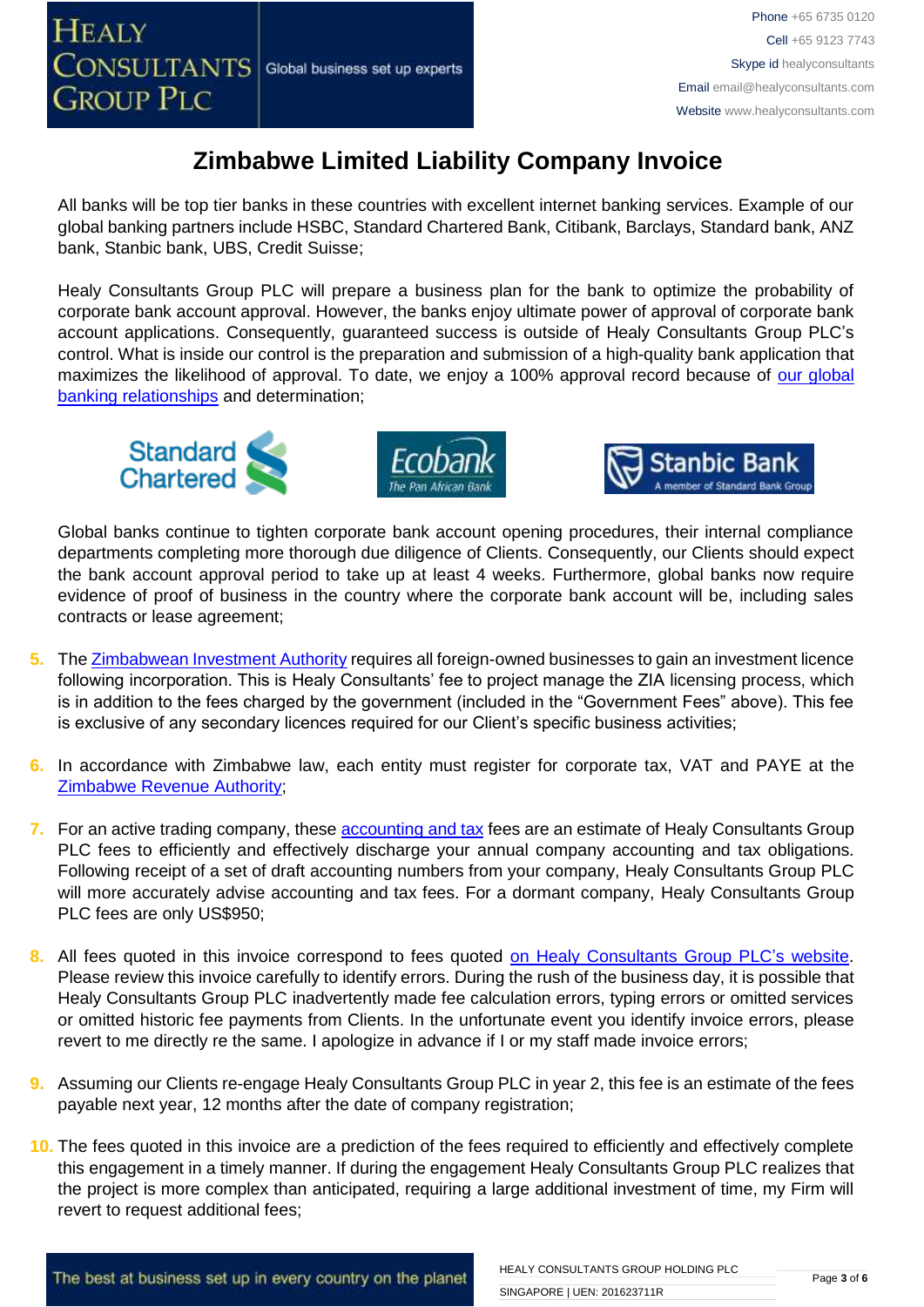- 11. Engage Healy Consultants Group PLC to [project manage](http://www.healyconsultants.com/project-manage-engagements/) business set up in every country on the planet. We are the best in the [world](http://www.healyconsultants.com/best-in-the-world/) at what we do, timely completing the  $A$  to  $Z$  of every country engagement;
- **12.** The minimum share capital of a Zimbabwean LLC company is US\$100. To optimize engagement efficiency and minimize delays, Healy Consultants Group PLC is happy to deposit these funds on behalf of our clients;
- **13.** In accordance with [Zimbabwe Companies Act,](http://www.parlzim.gov.zw/attachments/article/110/COMPANIES_ACT_24_03.pdf) each company must have at least one individual director ordinarily resident in Zimbabwe. If required, Healy Consultants Group PLC will be pleased to provide your firm with a professional nominee director in Zimbabwe. Our fee amounts to US\$5,000 per annum;
- **14.** Several industries in Zimbabwe are restricted to foreign investment and foreigners willing to start a business will be required to form a joint venture will a local. See [this link](http://www.assecaa.org/images/investment_law/English/Zimbabwe_investment_gudie.pdf) for a list of industries where this requirement applies. In accordance with the [Indigenization and Empowerment Act of 2008,](http://www.loc.gov/law/foreign-news/article/zimbabwe-indigenization-and-empowerment-act/) companies incorporated in Zimbabwe are required to offer 51% of their shares to Zimbabwe citizens, although guidelines are currently unclear if this applies to private limited company or only PLCs.. If required, Healy Consultants Group PLC will be pleased to provide your firm with a professional nominee shareholder in Zimbabwe. Our fee amounts to US\$10,000 per annum;
- **15.** If our Client requires additional non-resident nominee shareholder and director services [\(click link\),](http://www.healyconsultants.com/corporate-outsourcing-services/nominee-shareholders-directors/) Healy Consultants Group PLC will be pleased to assist. Our fee for professional, passive nominee corporate shareholder amounts to US\$2,100 per annum. Our fee to be both nominee director and shareholder amounts to US\$6,600 per annum. Being the sole shareholders and sole director of a Client's company exposes Healy Consultants Group PLC to reputation, litigation and financial risk;
- **16.** If our Client and Healy Consultants Group PLC properly plan this engagement, our Clients' will *not* have to travel during this engagement. Healy Consultants Group PLC will efficiently and effectively and aggressively complete company registration and corporate bank account opening in a timely manner without our Client presence. Instead, our Client will need to **i)** sign and get documents legalized in the embassy in their country of origin and **ii)** courier the originals to Healy Consultants Group PLC office;



- **17.** If required, Healy Consultants Group PLC will be pleased to assist your firm to secure employee [visa](http://www.zimimmigration.gov.zw/) approvals. Our fee is US\$2,950 for the first employee, US\$1,950 for the second employee, US\$950 per employee thereafter. Our employee visa fees includes preparation of a quality visa application and submitting to the correct Government immigration officers. The Government enjoys ultimate power of approval of visa applications. Consequently, guaranteed success is outside of Healy Consultants' control. What is inside our control is the preparation and submission of a high quality immigration visa application that maximizes the likelihood of visa approval;
- **18.** Some of our Clients request Healy Consultants Group PLC to provide temporary shared [office space](http://www.healyconsultants.com/virtual-office/) for 6 months until their preferred business premises is found. If your Firm requires this service, our one-time fee is US\$950. Monthly rental thereafter is paid directly to the landlord, independently of Healy Consultants;
- **19.** It is important our Clients are aware of their personal and corporate tax obligations in their country of residence and domicile. Let us know if you need Healy Consultants Group PLC help to clarify your local and international annual tax reporting obligations;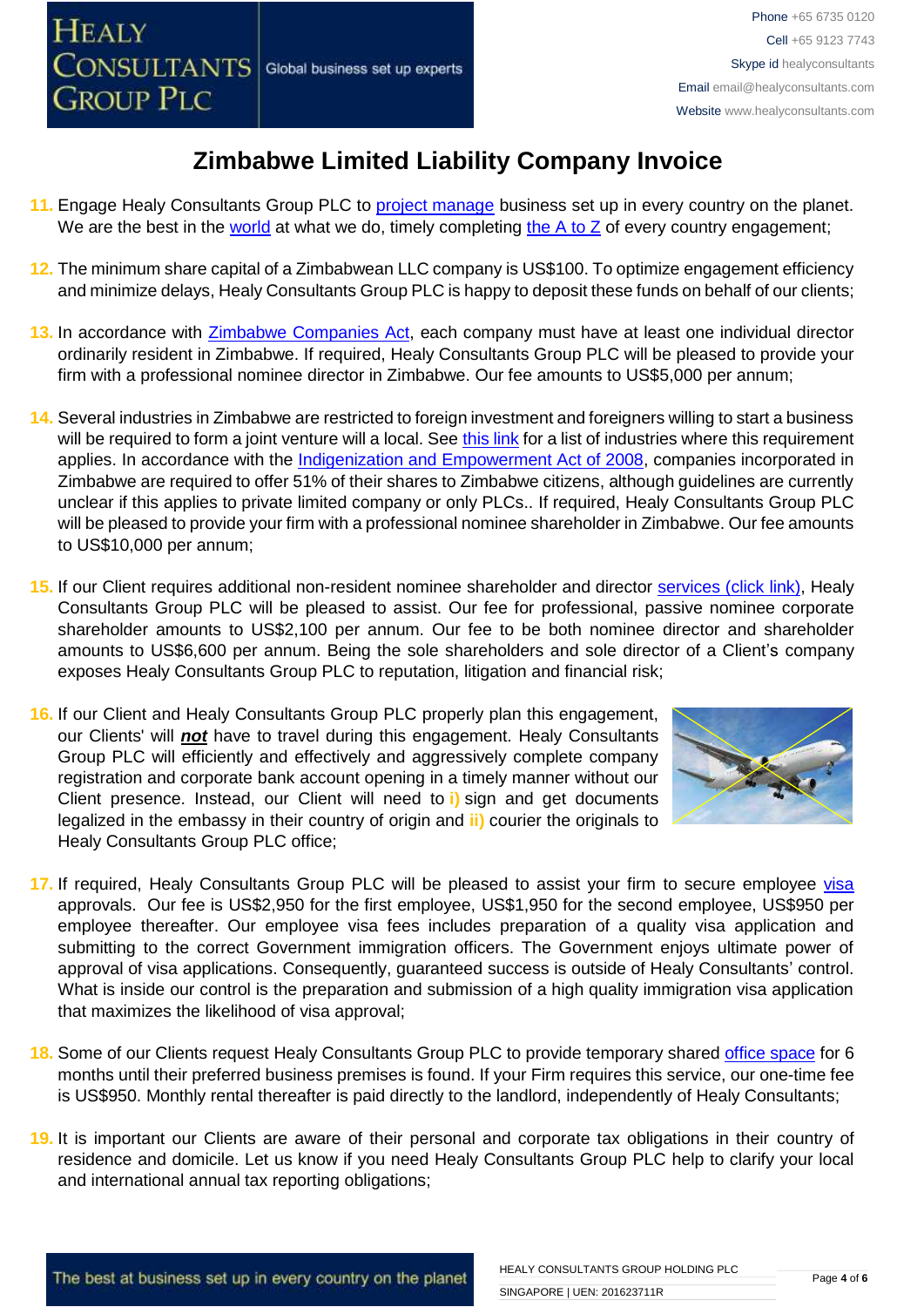- **20.** Monthly and quarterly Government tax obligations include **i)** PAYE reporting and **ii)** monthly and quarterly VAT and corporate tax return filing. If you need our help, Healy Consultants Group PLC can complete monthly Government reporting for a monthly fee of US\$1,600. Healy Consultants Group PLC monthly support will include **i)** receive in dropbox the monthly invoices from our Client; **ii)** label monthly bank statement transactions; **iii)** preparation and submission of VAT returns; **iv)** monitor monthly profit levels to minimize tax; and **v)** submission of monthly employee payroll reporting;
- **21.** During the engagement, shareholders and directors' documents may need to be translated into the local language; before the Government and Bank approves company registration and corporate bank account opening respectively. Consequently, our Client should budget for possible additional translation and embassy attestation fees. Either our Client or Healy Consultants Group PLC can complete this administrative task;

As always, Healy Consultants Group PLC will negotiate with all third parties to eliminate or reduce additional engagement costs. For transparency purposes, all third-party fee payments will be supported by original receipts and invoices. Examples of possible third-party payments include **i)** embassy fees; **ii)** notary public costs; and **iii)** official translator fees;

**22.** Some of our Clients' require a[n immediate country solution.](http://www.healyconsultants.com/turnkey-solutions/) With this strategy, within a day Healy Consultants Group PLC can supply our Client **i)** an existing dormant Zimbabwe company number; **ii)** an already approved Zimbabwe corporate bank account number and **iii)** a business address. Turnkey solutions are attractive to those entrepreneurs who wish to immediately close a country deal, sign a contract or invoice a customer:



- **23.** As stipulated on our [business website](http://www.healyconsultants.com/) and in section 3 of our engagement letter, Healy Consultants Group PLC will only commence the engagement following **i)** settlement of our fees and **ii)** completion and signing of our legal engagement letter;
- 24. Healy Consultants Group PLC will only incorporate your company after 75% of due diligence [documentation](http://www.healyconsultants.com/due-diligence/) is received by email. Healy Consultants Group PLC will only open a corporate bank account after 100% of the Client's original due diligence documentation is received by courier;
- **25.** During the annual renewal engagement with our Client, our in-house [Legal and Compliance Department](http://www.healyconsultants.com/about-us/key-personnel/cai-xin-profile/) reviews the quality and completeness of our Client file. Consequently, Healy Consultants Group PLC may revert to our Client to ask for more up to date [due diligence documentation;](http://www.healyconsultants.com/due-diligence/)
- **26.** To assist our Clients to minimize foreign exchange costs, we offer the payment in SG\$, Euro, Pounds or US\$. Kindly let me know in which currency your Firm prefers to settle our fees and I will send an updated invoice, thank you;
- **27.** Some of our Clients engage Healy Consultants Group PLC to [recruit](http://www.healyconsultants.com/corporate-outsourcing-services/how-we-help-our-clients-recruit-quality-employees/) local employees. We have a lot of experience in this area and we are quite skilled at securing quality candidates for our Clients;